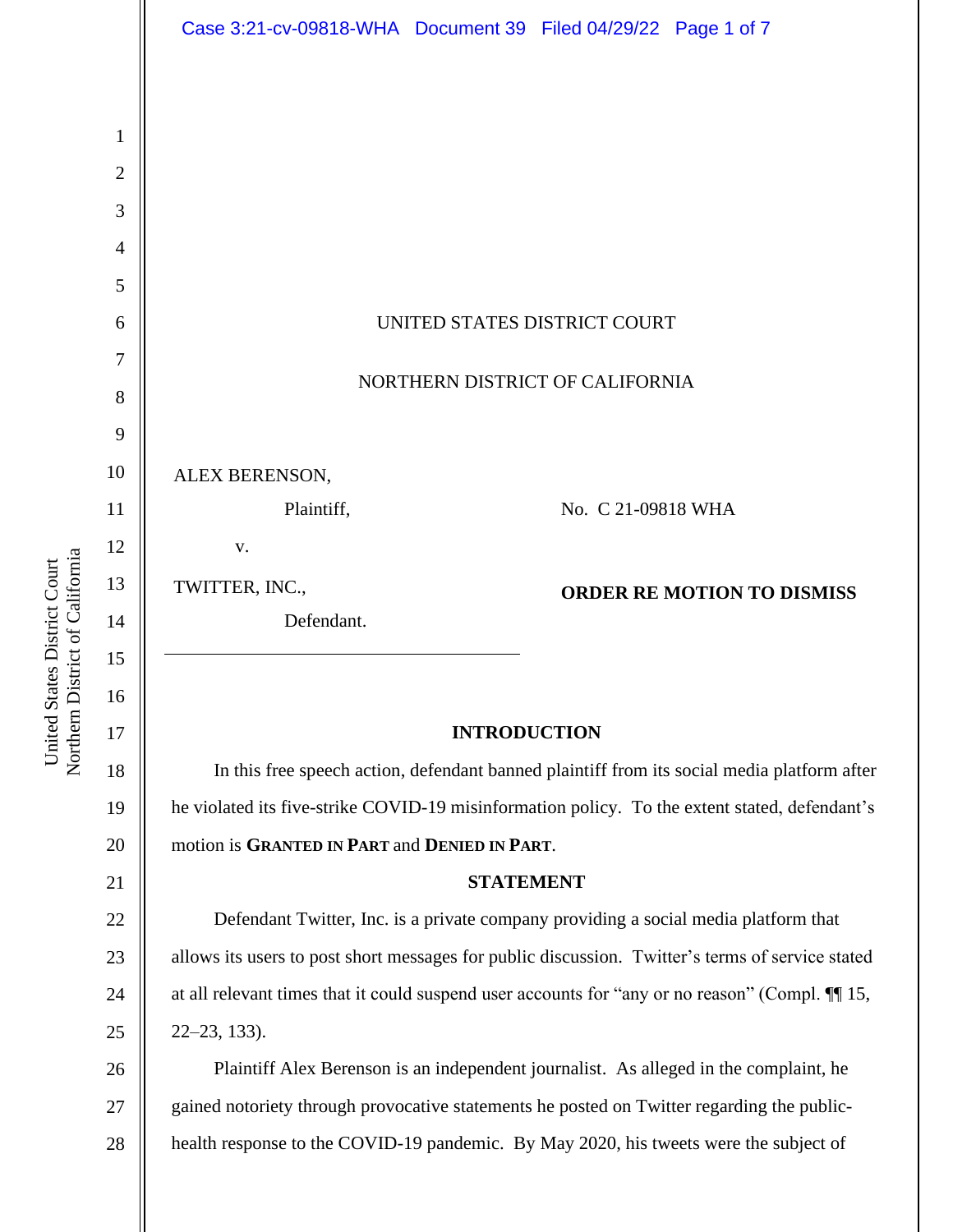discussion for prominent public figures like Elon Musk and, as reported by the New York Times, senior White House officials (*id*. ¶¶ 1–2, 60, 64–66).

As the pandemic continued and to protect the public, Twitter began crafting specific community standards to limit COVID-19 misinformation on the platform. These content moderation policies included takedown procedures for, *e.g.*, ineffective treatments and false diagnostic criteria, as well as measures for "labelling" information as "misleading." The same day Twitter announced its labelling policy, May 11, 2020, plaintiff tweeted his concern regarding the risk of Twitter beginning to actively censor content. Hours later, Twitter's then-CEO Jack Dorsey began following plaintiff's account. And later that same day, Twitter's then-Vice President of Global Communications, Brandon Borrman, contacted plaintiff to open a direct line of communication with the company (*id.* ¶¶ 68–70, 73–74, 76, 80–81). When Twitter adopted standards regarding misleading statements on the COVID-19 vaccines, plaintiff reached out and received assurances from Vice President Borrman about how his tweets would be impacted by the policy. At this point, Twitter had not removed or labeled misleading any of plaintiff's tweets (*id.* ¶¶ 94–97, 102–03, 106).

Twitter announced a five-strike policy as part of its COVID-19 misinformation guidelines on March 1, 2021. Plaintiff again reached out to Vice President Borrman, who replied, "I will say that your name has never come up in the discussions around these policies," and that "[i]f it does I will try to ensure you're given a heads up before an action is taken, but I am not always made aware of them before they're executed. If something happens, please let me know" (*id.* ¶¶ 107–10). Twitter labeled as misleading five of plaintiff's tweets posted on March 15, May 29, and May 30, although none of these actions was called a strike on plaintiff's account. Although Vice President Borrman told plaintiff that he would look into the five labels, he did not respond further on the matter (*id.* ¶¶ 113–16).

On July 16, Twitter locked plaintiff's account for the first time. Plaintiff avers this constituted the second strike on his account. Twitter did not inform him what action constituted the first strike. Plaintiff received his third, fourth, and fifth strikes on July 27, July 30, and August 28, whereupon his account was permanently suspended (*id.* ¶¶ 127, 137, 139–

1

2

3

4

5

6

7

8

9

10

11

12

13

14

15

16

17

18

19

20

21

22

23

24

25

26

27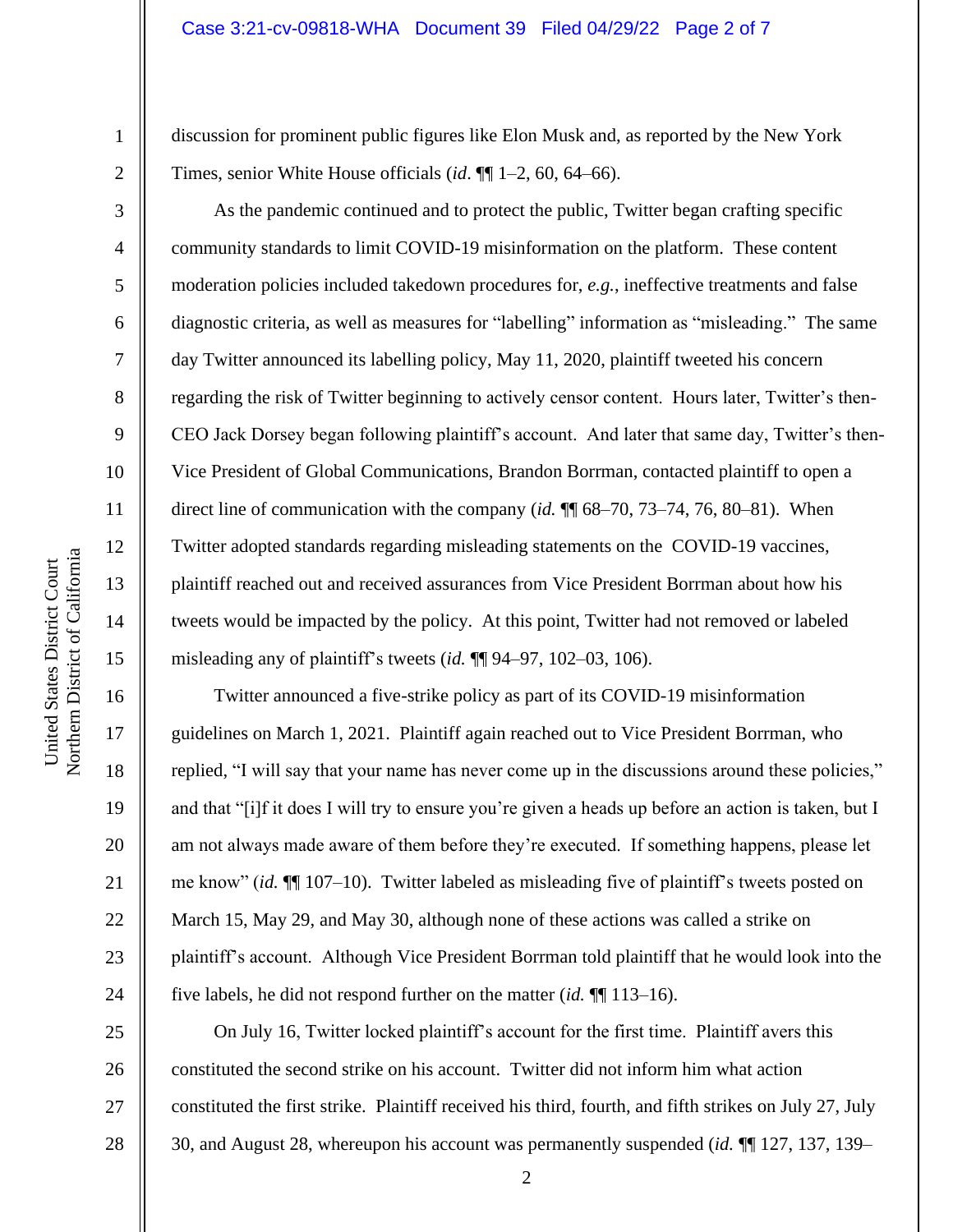40, 144). Plaintiff says none of the tweets qualified as a strike under Twitter's stated rules. Vice President Borrman never advised him that he was in any trouble. Plaintiff filed this action in December 2021. Twitter now moves to dismiss. This order follows full briefing and oral argument.

# **ANALYSIS**

To survive a motion to dismiss under Rule 12(b)(6), a complaint must contain sufficient factual matter, accepted as true, to state a claim for relief that is plausible on its face. *Ashcroft v. Iqbal*, 556 U.S. 662, 678 (2009); *Bell Atl. Corp. v. Twombly*, 550 U.S. 544, 555 (2007).

With the exception of the claims for breach of contract and promissory estoppel, all claims in this action are barred by 47 U.S.C. Section  $230(c)(2)(A)$ , which provides, "No provider or user of an interactive computer service shall be held liable on account of -- any action voluntarily taken in good faith to restrict access to or availability of material that the provider or user considers to be obscene, lewd, lascivious, filthy, excessively violent, harassing, or otherwise objectionable, whether or not such material is constitutionally protected." For an internet platform like Twitter, Section 230 precludes liability for removing content and preventing content from being posted that the platform finds would cause its users harm, such as misinformation regarding COVID-19. Plaintiff's allegations regarding the leadup to his account suspension do not provide a sufficient factual underpinning for his conclusion Twitter lacked good faith. Twitter constructed a robust five-strike COVID-19 misinformation policy and, even if it applied those strikes in error, that alone would not show bad faith. Rather, the allegations are consistent with Twitter's good faith effort to respond to clearly objectionable content posted by users on its platform. *See Barnes v. Yahoo!, Inc.*, 570 F.3d 1096, 1105 (9th Cir. 2009); *Domen v. Vimeo, Inc.*, 433 F. Supp. 3d 592, 604 (S.D.N.Y. 2020) (Judge Stewart D. Aaron).

25 26 27 28 With regard to breach of contract and promissory estoppel, this order reads our court of appeals' *Barnes* decision to allow those claims to go forward despite Section 230, so long as they are properly pleaded under state law. At the hearing, Twitter emphasized *Barnes*' reasoning that "what matters is not the name of the cause of action," and that instead the

1

2

3

4

5

6

7

8

9

10

11

12

13

14

15

16

17

18

19

20

21

22

23

24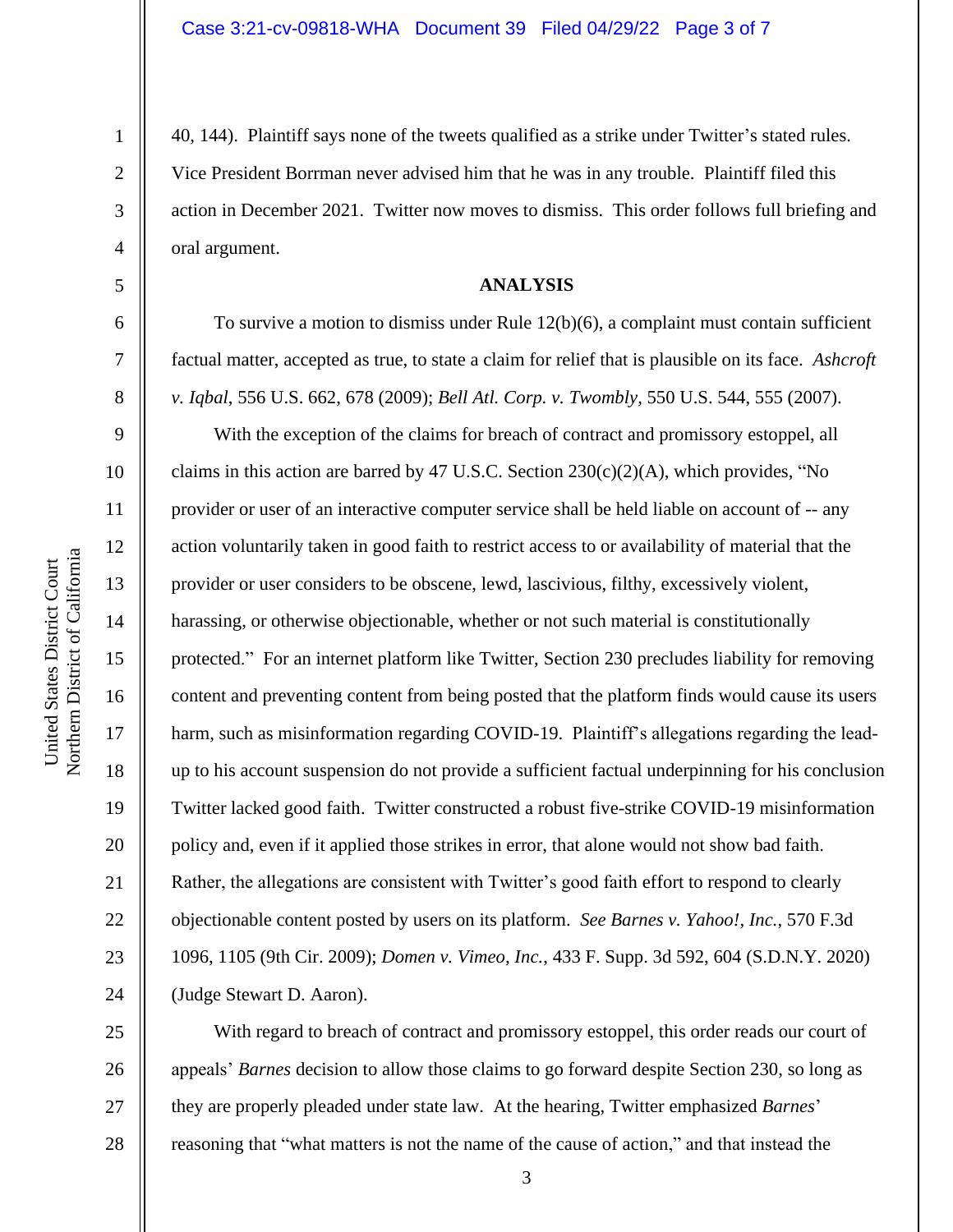### Case 3:21-cv-09818-WHA Document 39 Filed 04/29/22 Page 4 of 7

district court "must ask whether the duty that the plaintiff alleges the defendant violated derives from the defendant's status or conduct as a 'publisher or speaker.'" *Id.* at 1101–02. This order finds, however, that for these two claims plaintiff "does not seek to hold [Twitter] liable as a publisher or speaker of third-party content, but rather as the counter-party to a contract, as a promisor who has breached." *Id.* at 1107.

For an express contract, the course of performance "may supplement or qualify the terms of the agreement, or show a waiver or modification of any term inconsistent with the course of performance." *Emps. Reinsurance Co. v. Super. Ct.*, 161 Cal. App. 4th 906, 920–21 (2008) (cleaned up). Specifically, conduct antithetical to a written term in a contract that induced the other party to rely on that conduct can amount to a modification of the contract. *See Wagner v. Glendale Adventist Med. Ctr.*, 216 Cal. App. 3d 1379, 1388 (1989). Here, Twitter allegedly established a specific, detailed five-strike policy regarding COVID-19 misinformation and its vice president gave specific and *direct* assurances to plaintiff regarding his posts pursuant to that policy. Any ambiguities in a contract like Twitter's terms of service are interpreted against the drafter, Twitter. *Sandquist v. Lebo Auto., Inc.*, 1 Cal. 5th 233, 248 (2016). And, at the pleading stage, this order must construe all allegations in the light most favorable to plaintiff's allegations. Plaintiff plausibly avers that Twitter's conduct here modified its contract with plaintiff and then breached that contract by failing to abide by its own five-strike policy and its specific commitments set forth through its vice president.

"The elements of promissory estoppel are (1) a clear and unambiguous promise by the promisor, and (2) reasonable, foreseeable and detrimental reliance by the promisee." *Bushell v. JPMorgan Chase Bank, N.A.*, 220 Cal. App. 4th 915, 929 (2013). The analysis here echoes that of the breach of contract claim. Twitter established a policy that set out standards for account suspension for posting COVID-19 misinformation. Twitter, through its vice president, also gave specific assurances to plaintiff that, among other things, it "would try to ensure you're given a heads up before any [enforcement] action is taken" (Compl. ¶ 210). Collectively, these actions plausibly qualify as a clear and unambiguous promise that Twitter would correctly apply its COVID-19 misinformation policy and try to give advance notice if it

1

2

3

4

5

6

7

8

9

10

11

12

13

14

15

16

17

18

19

20

21

22

23

24

25

26

27

28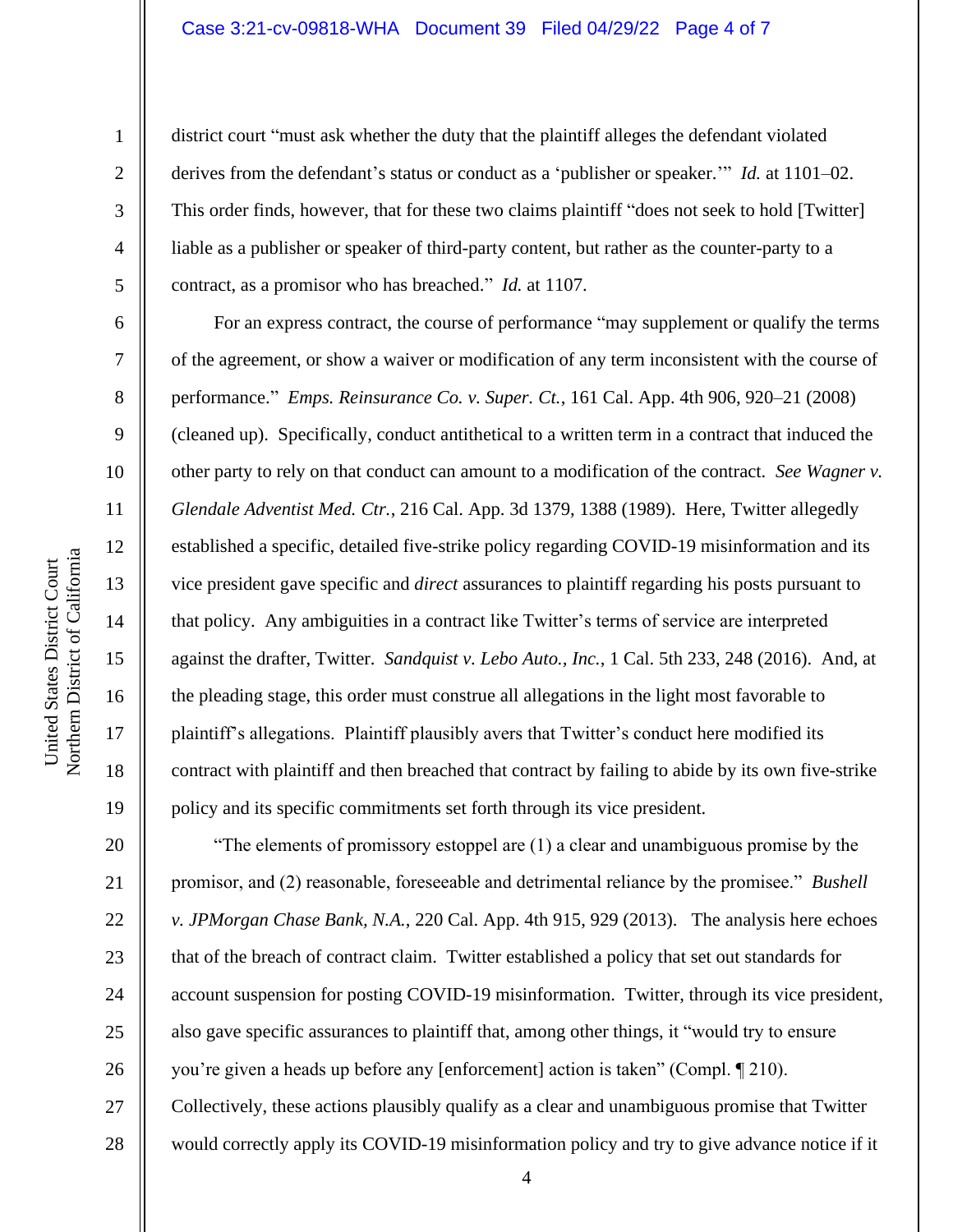### Case 3:21-cv-09818-WHA Document 39 Filed 04/29/22 Page 5 of 7

United States District Court

1

2

3

4

5

6

7

8

9

10

11

12

13

14

15

16

17

18

19

20

21

22

23

24

25

26

27

28

suspended plaintiff's account. *See Aceves v. U.S. Bank, N.A.*, 192 Cal. App. 4th 218, 226 (2011). Twitter suspended plaintiff's account because he ostensibly violated the COVID-19 misinformation policy. These facts differ from other recent opinions on promissory estoppel where the pleading did "not allege[] Twitter ever made a specific representation directly to [plaintiff] or others that they would not remove content from their platform or deny access to their accounts." *Murphy v. Twitter, Inc.*, 60 Cal. App. 5th 12, 39 (2021); *see also King v. Facebook, Inc.*, —– F. Supp. 3d —–, 2021 WL 5279823, at \*13 (N.D. Cal. Nov. 12, 2021) (Judge Edward M. Chen). Twitter's argument that plaintiff's reliance was unreasonable because the alleged representations contradicted a written agreement is inapposite given the explicit COVID-19 misinformation policy.

Aside from Section 230, plaintiff fails to even state a First Amendment claim. The free speech clause only prohibits government abridgement of speech — plaintiff concedes Twitter is a private company (Compl. ¶15). *Manhattan Cmty. Access Corp. v. Halleck*, 139 S. Ct. 1921, 1928 (2019). Twitter's actions here, moreover, do not constitute state action under the joint action test because the combination of (1) the shift in Twitter's enforcement position, and (2) general cajoling from various federal officials regarding misinformation on social media platforms do not plausibly assert Twitter conspired or was otherwise a willful participant in government action. *See Heineke v. Santa Clara Univ.*, 965 F.3d 1009, 1014 (9th Cir. 2020). For the same reasons, plaintiff has not alleged state action under the governmental nexus test either, which is generally subsumed by the joint action test. *Naoko Ohno v. Yuko Yasuma*, 723 F.3d 984, 995 n.13 (9th Cir. 2013). Twitter "may be a paradigmatic public square on the Internet, but it is not transformed into a state actor solely by providing a forum for speech." *Prager Univ. v. Google LLC*, 951 F.3d 991, 997 (9th Cir. 2020) (cleaned up, quotation omitted).

Aside from Section 230, the Lanham Act claim also fails anyway. The Lanham Act "prohibits any person from misrepresenting her or another person's goods or services in 'commercial advertising or promotion.'" *Ariix, LLC v. NutriSearch Corp.*, 985 F.3d 1107, 1114–15 (9th Cir. 2021) (quoting 15 U.S.C. § 1125(a)(1)(B)). Neither Twitter's labelling of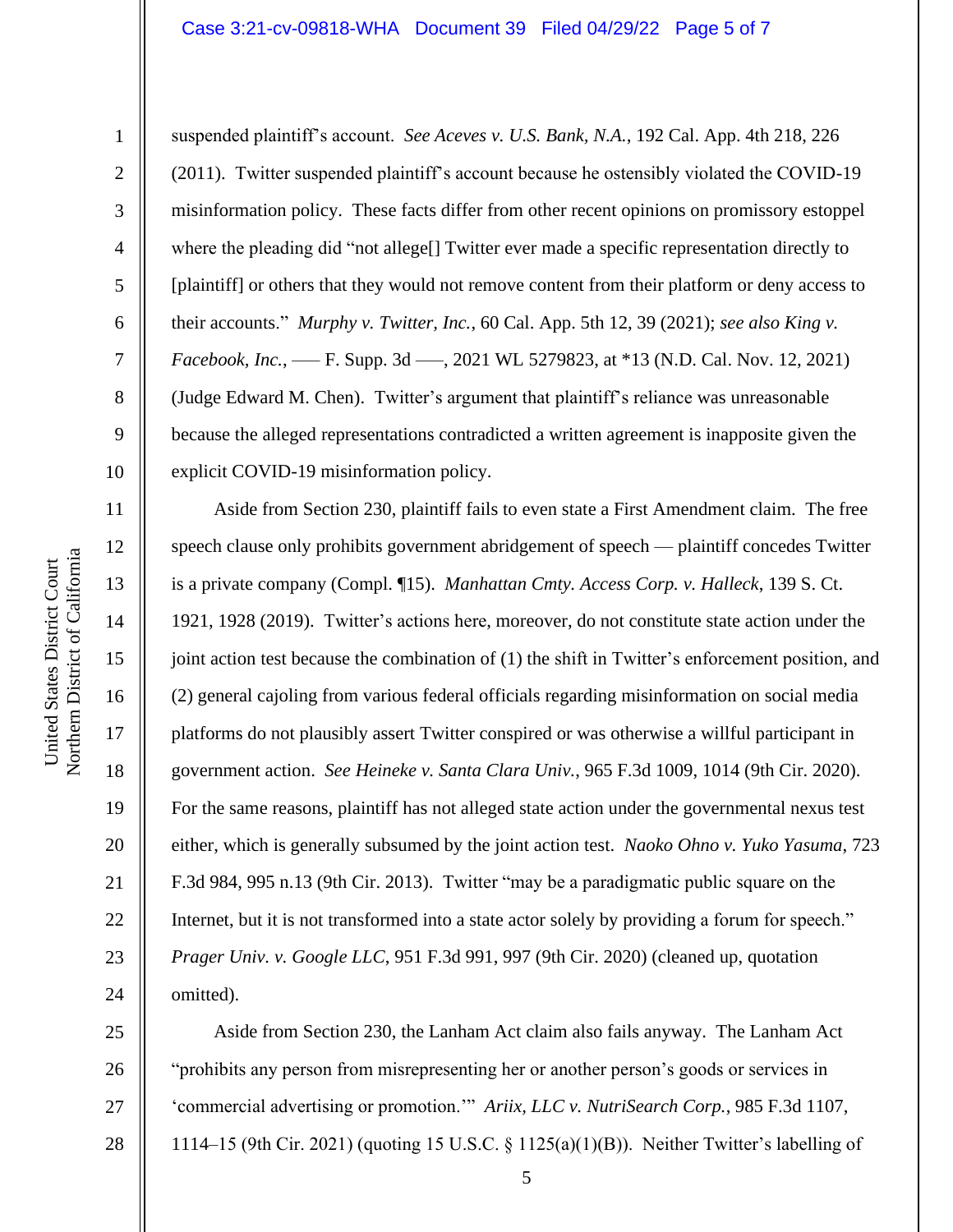# Case 3:21-cv-09818-WHA Document 39 Filed 04/29/22 Page 6 of 7

10 11 12 Northern District of California Northern District of California 13 14 15 16 17 18

United States District Court

United States District Court

1

2

3

4

5

6

7

8

9

19

20

21

22

23

24

25

26

27

28

plaintiff's tweets, nor its statement regarding the suspension of his account plausibly propose a commercial transaction. *See United States v. United Foods, Inc.*, 533 U.S. 405, 409 (2001). They are not advertisements, nor do they refer to a particular product, and the theory that Twitter's statements were made in the context in which plaintiff offers his services is too attenuated. *See Hunt v. City of L.A.*, 638 F.3d 703, 715 (9th Cir. 2011) (citation omitted). Applying common sense, this order concludes Twitter's warning labels and suspension notice constitute non-commercial speech aimed instead at promoting the veracity of tweets regarding COVID-19.

In light of Section 230's immunity, it is unnecessary to delve into the specifics of the common carrier law and the California free speech clause.

#### **CONCLUSION**

In sum, plaintiff's breach of contract and promissory estoppel claims survive for now. Plaintiff's other claims are futile and are **DISMISSED WITHOUT LEAVE TO AMEND**.

The Court finds that the following disclosures and discovery will efficiently tee this case up for cross motions for summary judgment and / or trial:

> 1. Both sides shall make their initial disclosures under Rule 26 within **14 CALENDAR DAYS**.

2. Also within **14 CALENDAR DAYS**, defendant shall specify what the five strikes were.

- 3. Each side shall produce all documents that fall within the scope of the categories it discloses under Rule 26 regardless of whether or not the party intends to rely on the documents. For example, if a party discloses "the customer file" then it must produce the entire file and not just those pages it intends to use in its case. This is due within **21 CALENDAR DAYS** (from today).
- 4. Plaintiff shall produce all texts, emails, voicemails, statements, and other documents by him pertaining to the termination of his Twitter account or the possibility thereof. This is not limited to communications with Twitter. If the document is a response to a message from someone else, then that message must also be produced. The deadline for this production shall be **JUNE 6**.